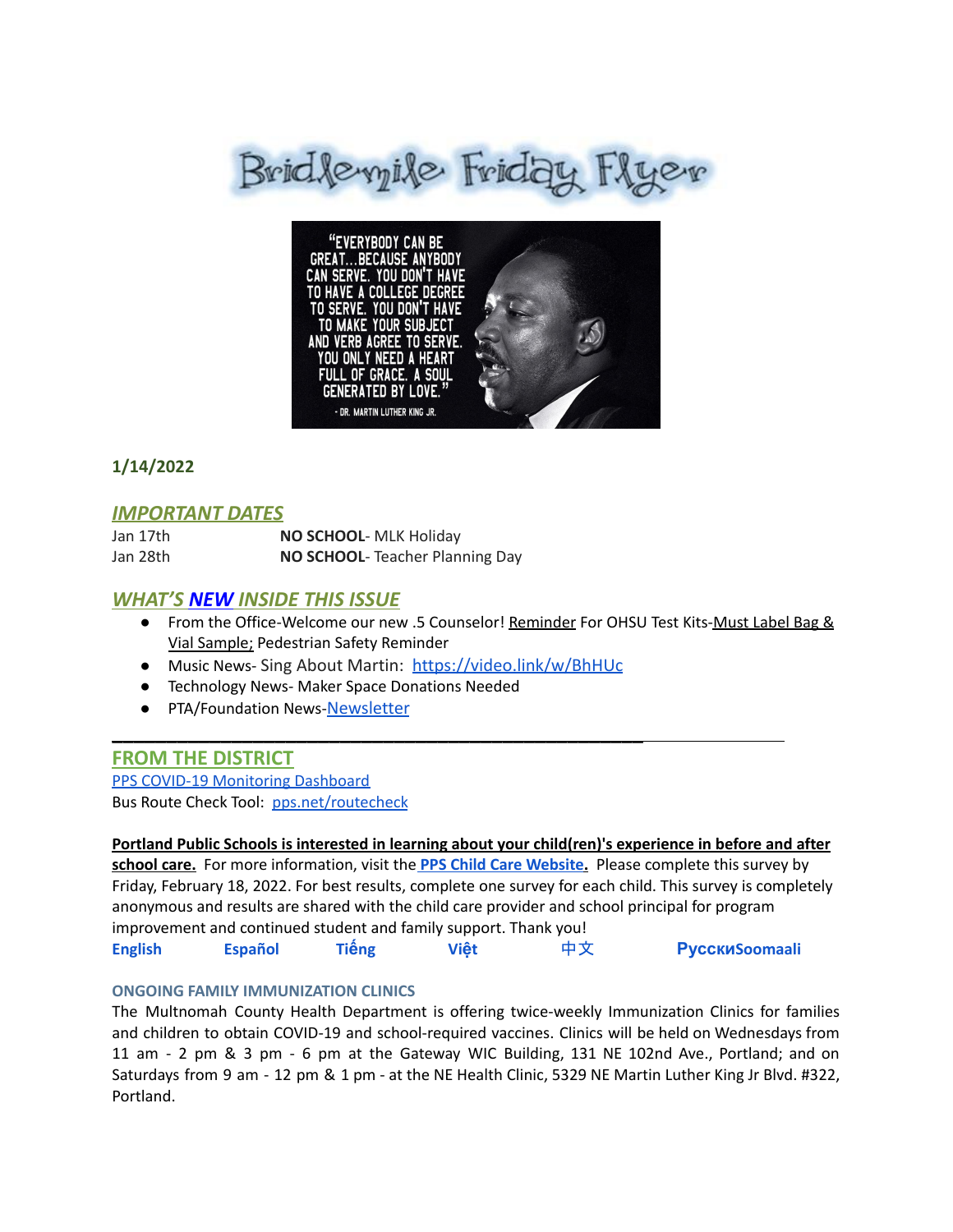Appointments are required for children aged 5 - 11. No appointment is required for family members to receive the COVID-19 vaccine and flu shots.

# **FROM THE OFFICE**



#### **New .5 Counselor!**

Please welcome our new .5 counselor- Kaitlyn Dove!! We are so excited to have her join the Bridlemile community. Kaitlyn provides student support for grades K-1 and her email is [kdove@pps.net.](mailto:kdove@pps.net) Here are her school hours:

Monday: 7:45-11:45 Tuesday: 11:30-3:30 Wednesday: Out Thursday: 7:45-11:45 Friday: All day

### **Chromebooks**

Families of students in grades K-2: If you have not yet replied to the chromebook device survey here is the link again- **[Bridlemile](https://forms.gle/j7cAboXiT5rkP4qe7) K-2 Device Survey**. Please respond as soon as possible so we can determine how many devices we will need to request from the District.



# **Crosswalk Safety Reminder!!**

Please be sure you are having your students utilize the crosswalks and not jaywalking. Hamilton Street in particular is a busy thoroughfare and we want to ensure the utmost safety for our students. Thank you!

### **OHSU Take Home Kit Update REMINDER:**

**Please remember to affix a label to both your vial AND the plastic bag. If you need more labels, please contact the office. Incorrect or missing information may result in an invalid or unprocessed test. Thank you.**

If you have questions about labeling the samples please email [k12covidtesting@ohsu.edu.](mailto:k12covidtesting@ohsu.edu)

If your child is part of the OHSU Take Home Kit testing program and you do not have a pre-printed label, follow the steps below or click here: [Tube Labeling](https://drive.google.com/file/d/12DJPgCLKGh6HKLIVwIbdY0qCuDRmFivT/view) **If you do have a preprinted label, please be sure to use it and affix one label to both the sample vial as well as the outer plastic bag.**

### **How to properly label K-12 COVID-19 screening samples:**

- 1. You must label the sample with this information:
	- 1. Legal last name, first name (Make sure to put a comma after the last name)
	- 2. Date of birth (mm/dd/yyyy)
	- 3. School name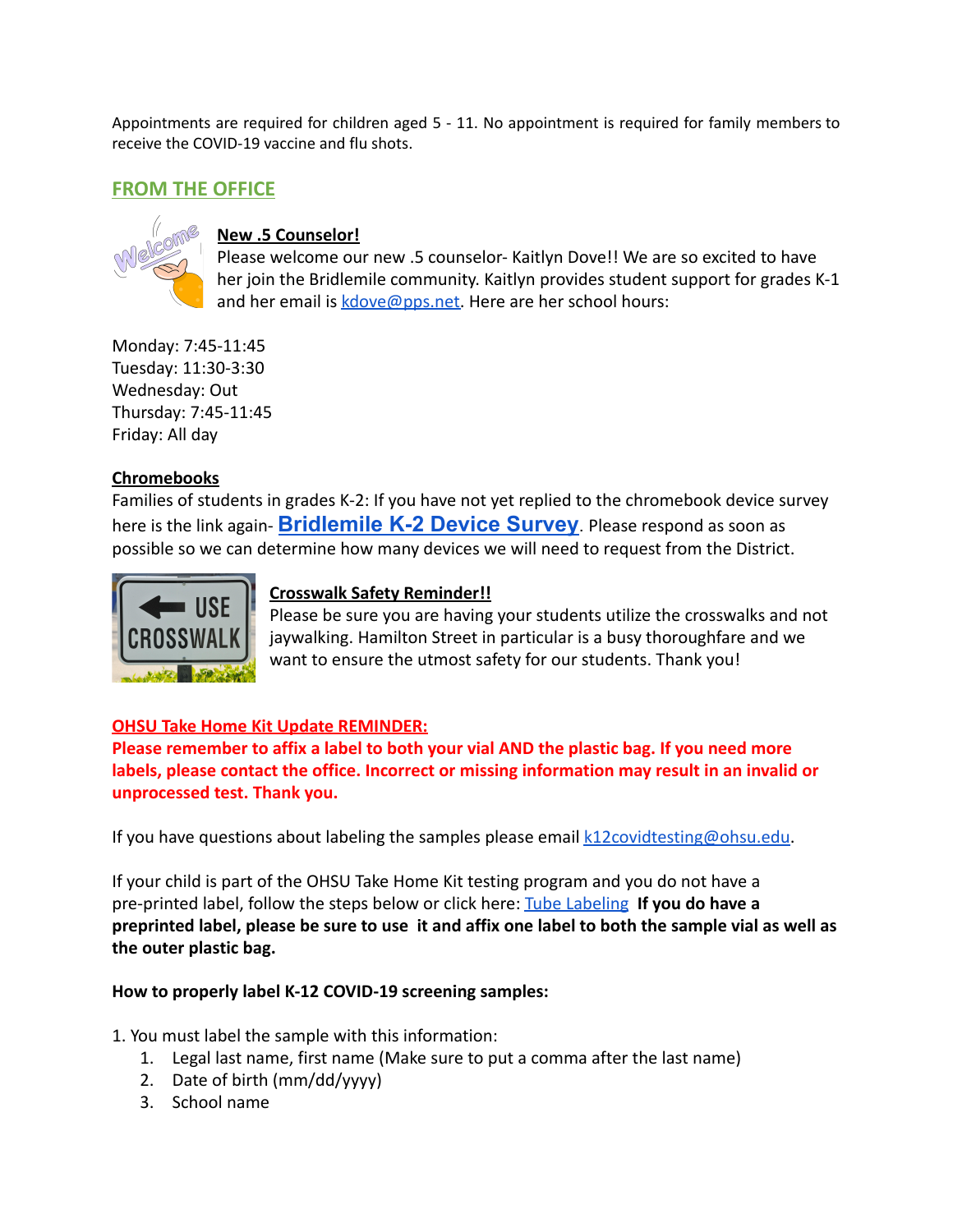- 2. You can write the label in 1 of these 3 ways:
	- Write directly on the collection container with a fine tip sharpie or other permanent blue or black ink.
	- Write on a blank label sticker and then stick it to the collection container.
	- Write on a blank piece of paper and then stick it to the collection container with tape.

3. Return the sample to the school by putting only 1 sample container in each biohazard bag.

## **FROM THE NURSE**

#### **PEDIATRIC VACCINATIONS**

As you may be aware, fully-vaccinated students and staff are able to stay at school if asymptomatic, even if they have been exposed to a COVID-19 positive individual. Now that a pediatric COVID-19 vaccination is available for children ages 5-11 years, you can locate pediatric vaccinations by:

1. Check with your child's pediatrician; or

- 2. Log into Multnomah County Health Department's vaccine [locator website](https://getvaccinated.oregon.gov/#/locator) and:
	- 1. Enter your address or zip code under "Location."
	- 2. Click "Search"
	- 3. Click "Filter Your Results"
	- 4. Click "Pfizer age 5-11" under Vaccine Type.
	- 5. Click "Apply Filters" under Date Range.
	- 6. View the list of Pediatric Vaccine Clinics under Provider Information.
	- 7. Contact the Pediatric Vaccine Clinic provider for appointment information.

### **MUSIC NEWS FROM MRS. BARLOW**

Your children will recognize this song from singing it in the Music Room all week. Have a great weekend! Sing About Martin: <https://video.link/w/BhHUc>

Ms. Barlow

### **TECHNOLOGY NEWS FROM MS. DAHINDEN**

#### **Items Needed**

If you have any of the following items you would like off your hands, please consider donating them for a MakerSpace project:

Clean milk cartons Cereal Boxes Plastic bottles